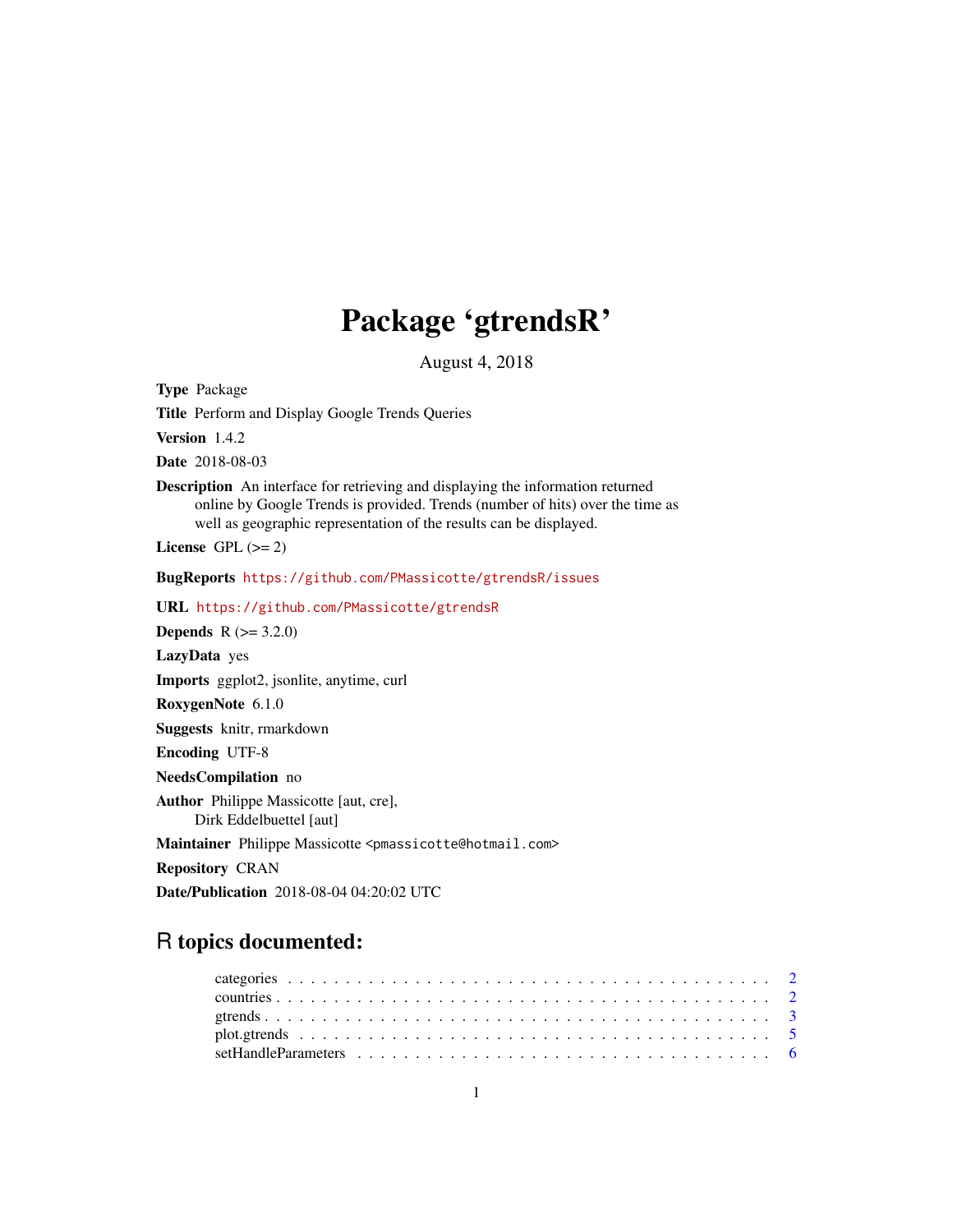#### <span id="page-1-0"></span>2 countries and  $\sim$  countries countries and  $\sim$  countries countries countries

#### **Index** [7](#page-6-0) **7**

#### categories *Google Trends categories.*

#### Description

- name Names of the categories
- id IDs of the categories

#### Usage

```
data("categories")
```
#### Format

A data frame with 1426 rows and 2 variables

countries *Word countries ISO code.*

#### Description

- country\_code Two-digits country codes
- description Description of the location
- sub\_code ISO3166-2 country codes

#### Usage

```
data("countries")
```
#### Format

A data frame with 122845 rows and 3 variables

#### References

[http://www.unece.org/cefact/codesfortrade/codes\\_index.html](http://www.unece.org/cefact/codesfortrade/codes_index.html)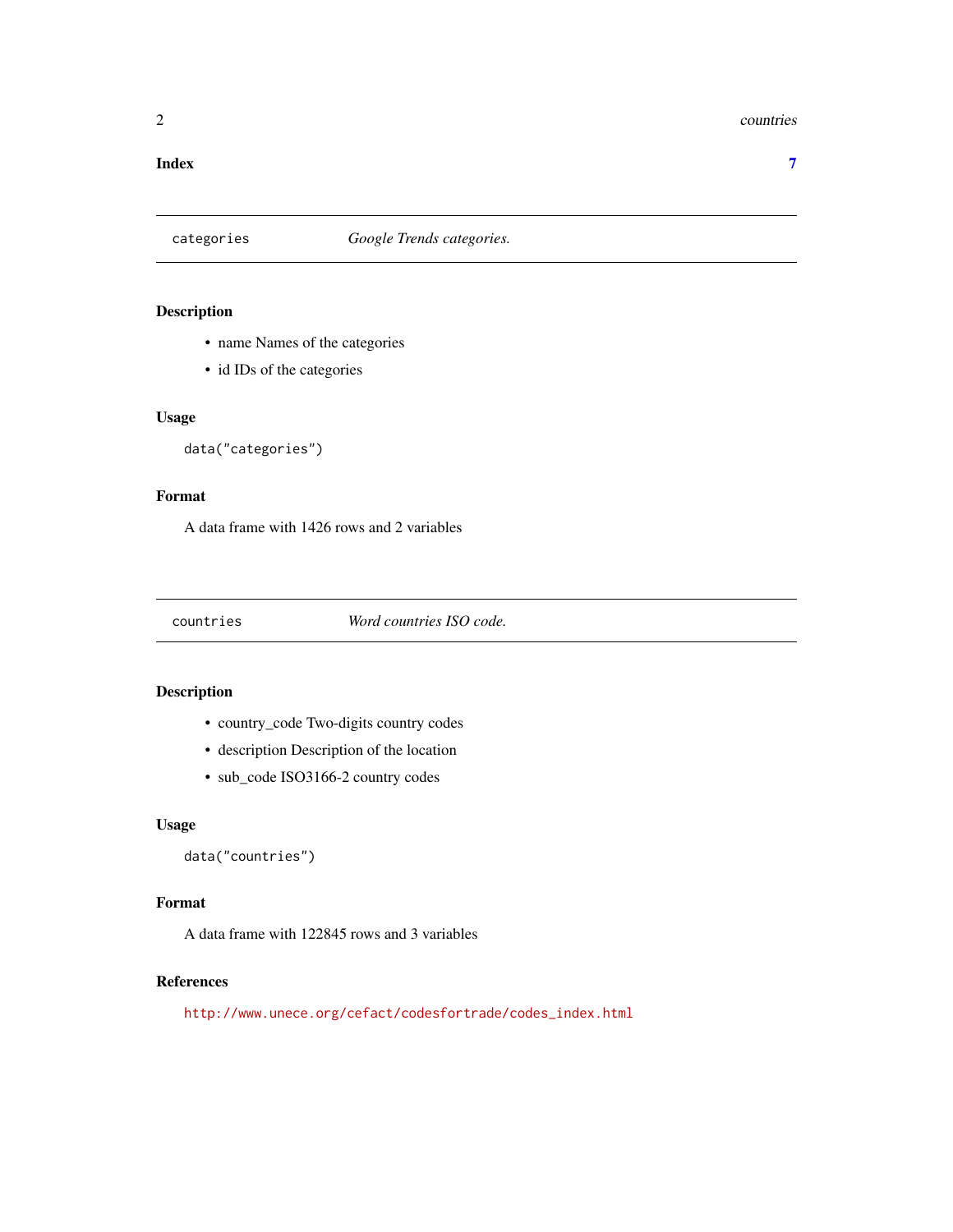<span id="page-2-1"></span><span id="page-2-0"></span>

#### Description

The gtrends default method performs a Google Trends query for the 'query' argument and session 'session'. Optional arguments for geolocation and category can also be supplied.

#### Usage

```
gtrends(keyword = NA, geo = ", time = "today+5-y",
 gprop = c("web", "news", "images", "froogle", "youtube"),
 category = 0, hl = "en-US", low_search_volume = FALSE,
 cookie_url = "http://trends.google.com/Cookies/NID")
```
#### Arguments

| keyword  | A character vector with the actual Google Trends query keywords. Multiple<br>keywords are possible using gtrends(c("NHL", "NBA", "MLB", "MLS")).                          |  |  |  |  |  |  |  |  |  |
|----------|---------------------------------------------------------------------------------------------------------------------------------------------------------------------------|--|--|--|--|--|--|--|--|--|
| geo      | A character vector denoting geographic regions for the query, default to "all" for<br>global queries. Multiple regions are possible using gtrends ("NHL", c("CA", "US")). |  |  |  |  |  |  |  |  |  |
| time     | A string specifying the time span of the query. Possible values are:                                                                                                      |  |  |  |  |  |  |  |  |  |
|          | "now 1-H" Last hour                                                                                                                                                       |  |  |  |  |  |  |  |  |  |
|          | "now 4-H" Last four hours                                                                                                                                                 |  |  |  |  |  |  |  |  |  |
|          | "now 1-d" Last day                                                                                                                                                        |  |  |  |  |  |  |  |  |  |
|          | "now 7-d" Last seven days                                                                                                                                                 |  |  |  |  |  |  |  |  |  |
|          | "today 1-m" Past 30 days                                                                                                                                                  |  |  |  |  |  |  |  |  |  |
|          | "today 3-m" Past 90 days                                                                                                                                                  |  |  |  |  |  |  |  |  |  |
|          | "today 12-m" Past 12 months                                                                                                                                               |  |  |  |  |  |  |  |  |  |
|          | "today+5-y" Last five years (default)                                                                                                                                     |  |  |  |  |  |  |  |  |  |
|          | "all" Since the beginning of Google Trends (2004)                                                                                                                         |  |  |  |  |  |  |  |  |  |
|          | "Y-m-d Y-m-d" Time span between two dates (ex.: "2010-01-01 2010-04-03")                                                                                                  |  |  |  |  |  |  |  |  |  |
| gprop    | A character string defining the Google product for which the trend query if pre-<br>formed. Valid options are:                                                            |  |  |  |  |  |  |  |  |  |
|          | • "web" (default)                                                                                                                                                         |  |  |  |  |  |  |  |  |  |
|          | $\bullet$ "news"                                                                                                                                                          |  |  |  |  |  |  |  |  |  |
|          | • "images"                                                                                                                                                                |  |  |  |  |  |  |  |  |  |
|          | • "froogle"                                                                                                                                                               |  |  |  |  |  |  |  |  |  |
|          | • "youtube"                                                                                                                                                               |  |  |  |  |  |  |  |  |  |
| category | A character denoting the category, defaults to "0".                                                                                                                       |  |  |  |  |  |  |  |  |  |
| hl       | A string specifying the ISO language code (ex.: "en-US" or "fr"). Default is<br>"en-US". Note that this is only influencing the data returned by related topics.          |  |  |  |  |  |  |  |  |  |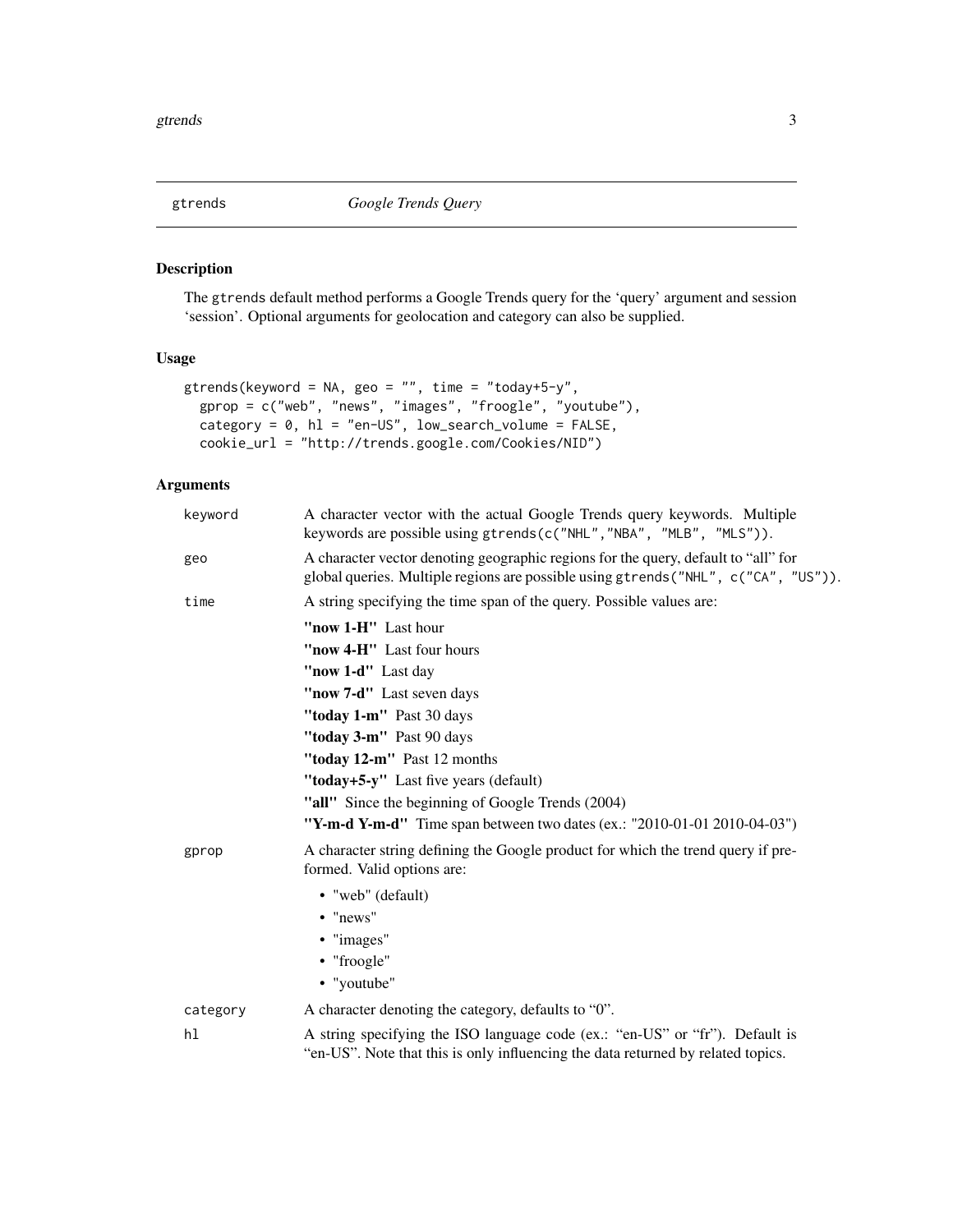| low_search_volume |                                                                                                                                        |
|-------------------|----------------------------------------------------------------------------------------------------------------------------------------|
|                   | Logical. Should include low search volume regions?                                                                                     |
| cookie_url        | A string specifying the URL from which to obtain cookies. Default should work<br>in general; should only be changed by advanced users. |

#### Value

An object of class 'gtrends' (basically a list of data frames).

#### **Categories**

The package includes a complete list of categories that can be used to narrow requests. These can be accessed using data("categories").

#### Related topics

Note that \*related topics\* are not retrieved when more than one keyword is provided due to Google restriction.

#### Examples

## Not run:

```
head(gtrends("NHL")$interest_over_time)
head(gtrends("NHL")$related_topics)
head(gtrends("NHL")$related_queries)
head(gtrends(c("NHL", "NFL"))$interest_over_time)
head(gtrends(c("NHL", "NFL"), geo = c("CA", "US"))$interest_over_time)
## Interest by city
gtrends(keyword="obama",geo="US-AL-630")
## Sport category (20)
data(categories)
categories[grepl("^Sport", categories$name), ]
gtrends(c("NHL", "NFL"), geo = c("CA", "US"), category = 20)
gtrends(geo = c("CA"), category = 20)
## Playing with time format
gtrends(c("NHL", "NFL"), time = "now 1-H") # last hour
gtrends(c("NHL", "NFL"), time = "now 4-H") # last four hours
gtrends(c("NHL", "NFL"), time = "now 1-d") # last day
gtrends(c("NHL", "NFL"), time = "today 1-m") # last 30 days
gtrends(c("NHL", "NFL"), time = "today 3-m") # last 90 days
gtrends(c("NHL", "NFL"), time = "today 12-m") # last 12 months
gtrends(c("NHL", "NFL"), time = "today+5-y") # last five years (default)
gtrends(c("NHL", "NFL"), time = "all") # since 2004
```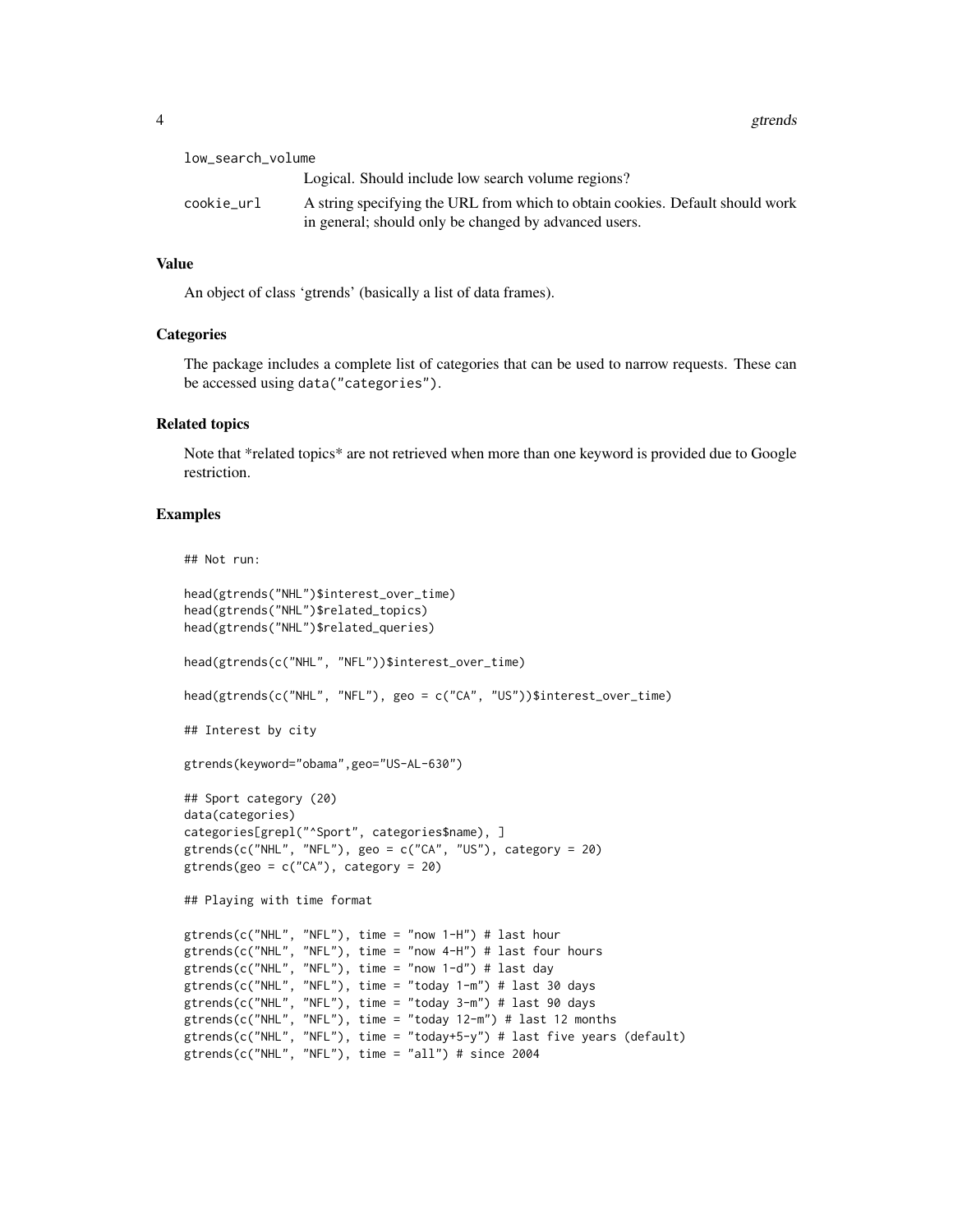#### <span id="page-4-0"></span>plot.gtrends 5

```
## Custom date format
gtrends(c("NHL", "NFL"), time = "2010-01-01 2010-04-03")
## Search from various Google's services
head(gtrends(c("NHL", "NFL"), gprop = "news")$interest_over_time)
head(gtrends(c("NHL", "NFL"), gprop = "youtube")$interest_over_time)
## Language settings
head(gtrends("NHL", hl = "en")$related_topics)
head(gtrends("NHL", hl = "fr")$related_topics)
## End(Not run)
```
plot.gtrends *Plot Google Trends interest over time*

#### Description

Plot Google Trends interest over time

#### Usage

```
## S3 method for class 'gtrends'
plot(x, \ldots)
```
#### Arguments

|          | A gtrends object.                                                       |
|----------|-------------------------------------------------------------------------|
| $\cdots$ | Additional parameters passed on in method dispatch. Currently not used. |

#### Value

A ggplot2 object is returned silently.

#### Examples

```
## Not run:
res <- gtrends("nhl", geo = c("CA", "US"))
plot(res)
## End(Not run)
```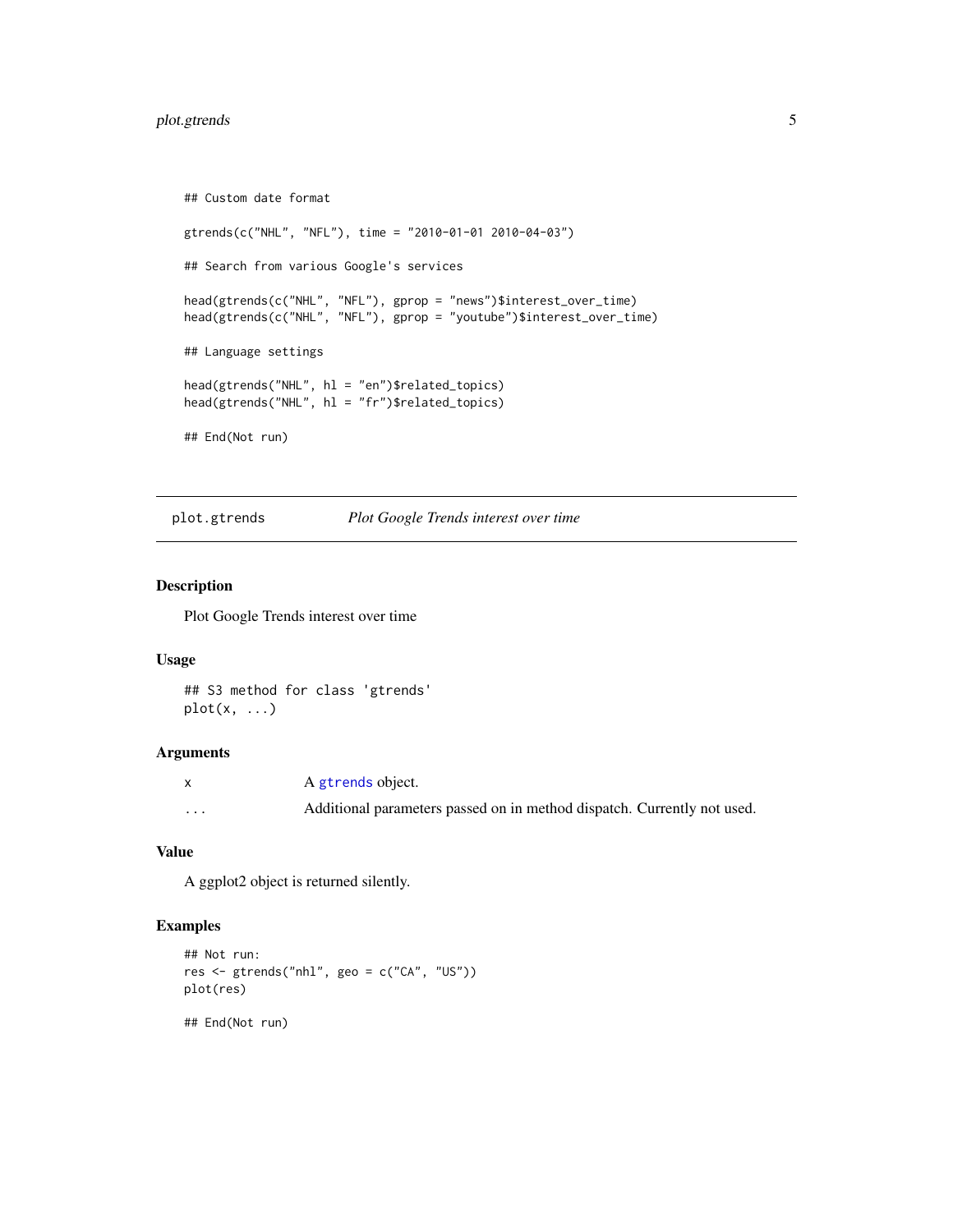<span id="page-5-0"></span>setHandleParameters *If* gtrends *should be used behind a proxy, especially with NTLM authentication mode, you need to set the proxy parameters and credentials using "setHandleParameters" function*

#### Description

If gtrends should be used behind a proxy, especially with NTLM authentication mode, you need to set the proxy parameters and credentials using "setHandleParameters" function

#### Usage

```
setHandleParameters(user = NULL, password = NULL, domain = NULL,
 proxyhost = NULL, proxyport = 8080, proxyauth = 15)
```
#### Arguments

| user      | A string specifying your username                                                                                                             |
|-----------|-----------------------------------------------------------------------------------------------------------------------------------------------|
| password  | A string specifying your password                                                                                                             |
| domain    | A string specifying the authentication domain                                                                                                 |
| proxyhost | A string specifying the Proxy host DNS or IP address                                                                                          |
| proxyport | A numeric specifying the Proxy Port : 8080 (default)                                                                                          |
| proxyauth | A numeric specifying the Proxy Authentication Method : 0 for NONE 1 for<br>BASIC 2 for DIGEST 4 for NEGOTIATE 8 for NTLM 15 for ANY (default) |

#### Examples

## Not run: library(gtrendsR)

```
setHandleParameters(user="xxxx",password="********",domain="mydomain",proxyhost = "10.111.124.113")
res \le gtrends(c("nhl", "nba"), geo = c("CA", "US"))
```
## End(Not run)